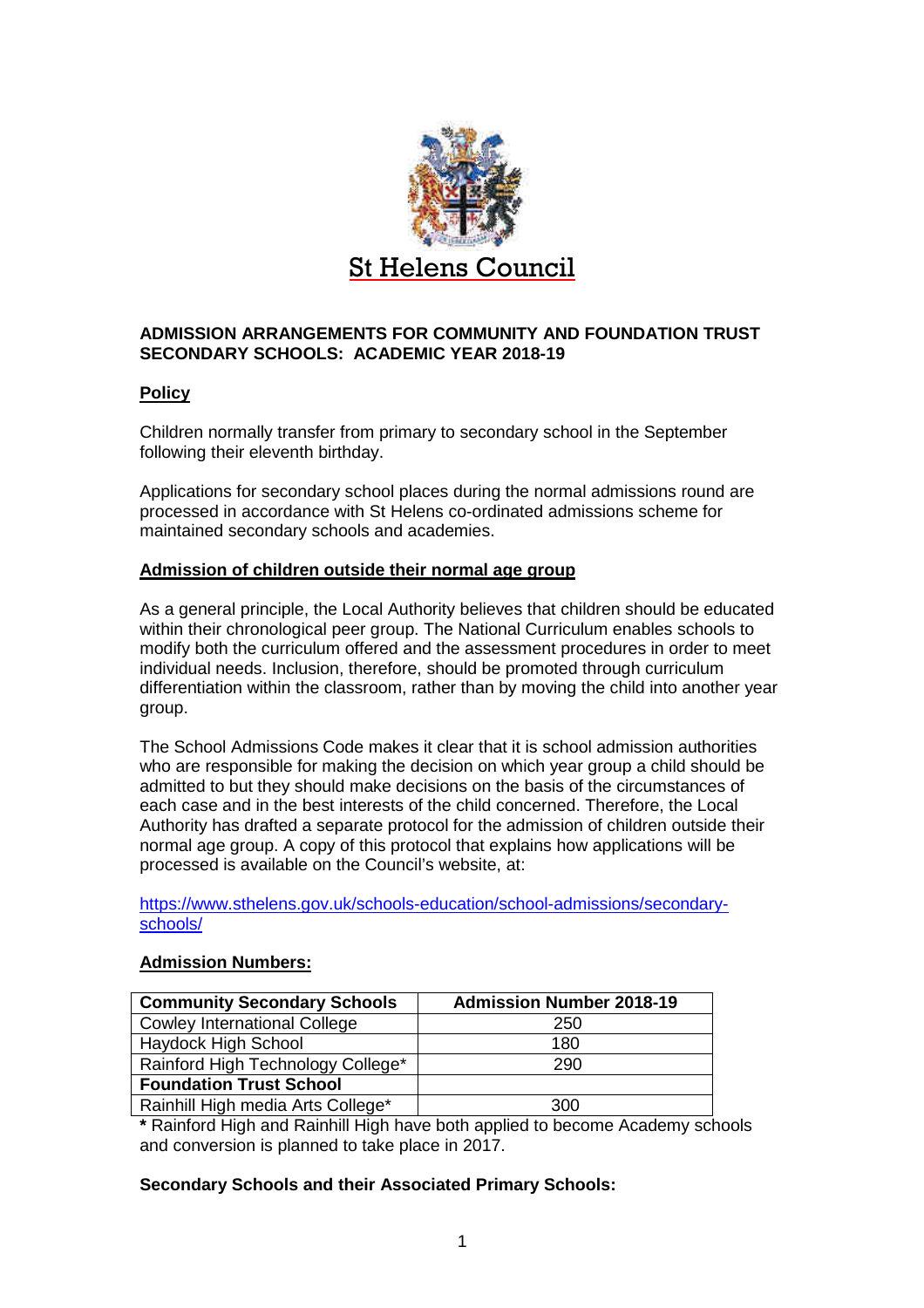| <b>Community Secondary Schools</b>  | <b>Associated Primary Schools</b>                                                                                                                                                                            |
|-------------------------------------|--------------------------------------------------------------------------------------------------------------------------------------------------------------------------------------------------------------|
| <b>Cowley International College</b> | Carr Mill Primary, Merton Bank Primary, Parish CE Primary,<br>Queens Park CE/URC Primary, Rivington Primary, St Mary and<br>St Thomas CE Primary                                                             |
| Haydock High School                 | Allanson Street Primary, Ashurst Primary, Broad Oak Community<br>Primary, Grange Valley Primary, Legh Vale Primary, St James'<br><b>CE Primary</b>                                                           |
| Rainford High Technology College    | Bleak Hill Primary, Chapel End Primary, Eccleston Mere Primary,<br>Garswood Primary, Rainford Brook Lodge Community Primary,<br>Rainford CE Primary, Rectory CE Primary, St Aidan's CE<br>Community Primary, |
| <b>Foundation Trust School</b>      |                                                                                                                                                                                                              |
| Rainhill Media Arts College         | Eccleston Lane Ends Primary, Longton Lane Primary, Nutgrove<br>Methodist Primary, Oakdene Primary, St Ann's CE Primary (part<br>of the Three Saints Academy Trust)                                           |

### **Oversubscription Criteria**

Where the number of applications for admission is greater than the published admission number, applications will be considered against the oversubscription criteria set out below. After the admission of pupils with Statements of Special Educational Needs or EHC Plans, where the school is named on the Statement/Plan, the criteria will be applied in the following order:

- (1) \*looked after children and previously looked after children;
- (2) children from the associated primary schools;
- (3) children who have a brother or sister at the school at the time of likely admission. The brother or sister must be on the school roll in Years 7 – 11. This includes full, half or stepbrothers and sisters, adopted and foster brothers and sisters or a child of the parent/carer's partner, and in every case, who is living at the same address and is part of the same family unit;
- (4) other children.

**\***A Looked After Child is a child who is (a) in the care of a Local Authority, or (b) being provided with accommodation by a Local Authority in the exercise of their Social Services functions under section 22(1) of the Children Act 1989. A previously Looked After Child is one who immediately moved on from that status after becoming subject to an adoption, residence or special guardianship order.

## **Tie Break**

In the event of any over-subscription in the number of applications made under any of the categories above the Local Authority will offer places first to children whose family home is nearest the school. The measurement shall be done by the Local Authority in a straight line using a Geographical Information System (GIS) based on Local Land and Property Gazetteer (LLPG) data and the National Grid co-ordinates (integer values) for the family home and the school.

Where the tie break does not distinguish between applicants e.g. children living in the same block of flats random allocation will be used. This will be done by drawing lots and supervised by someone independent of the school.

## **Special Conditions for Twins (etc.)**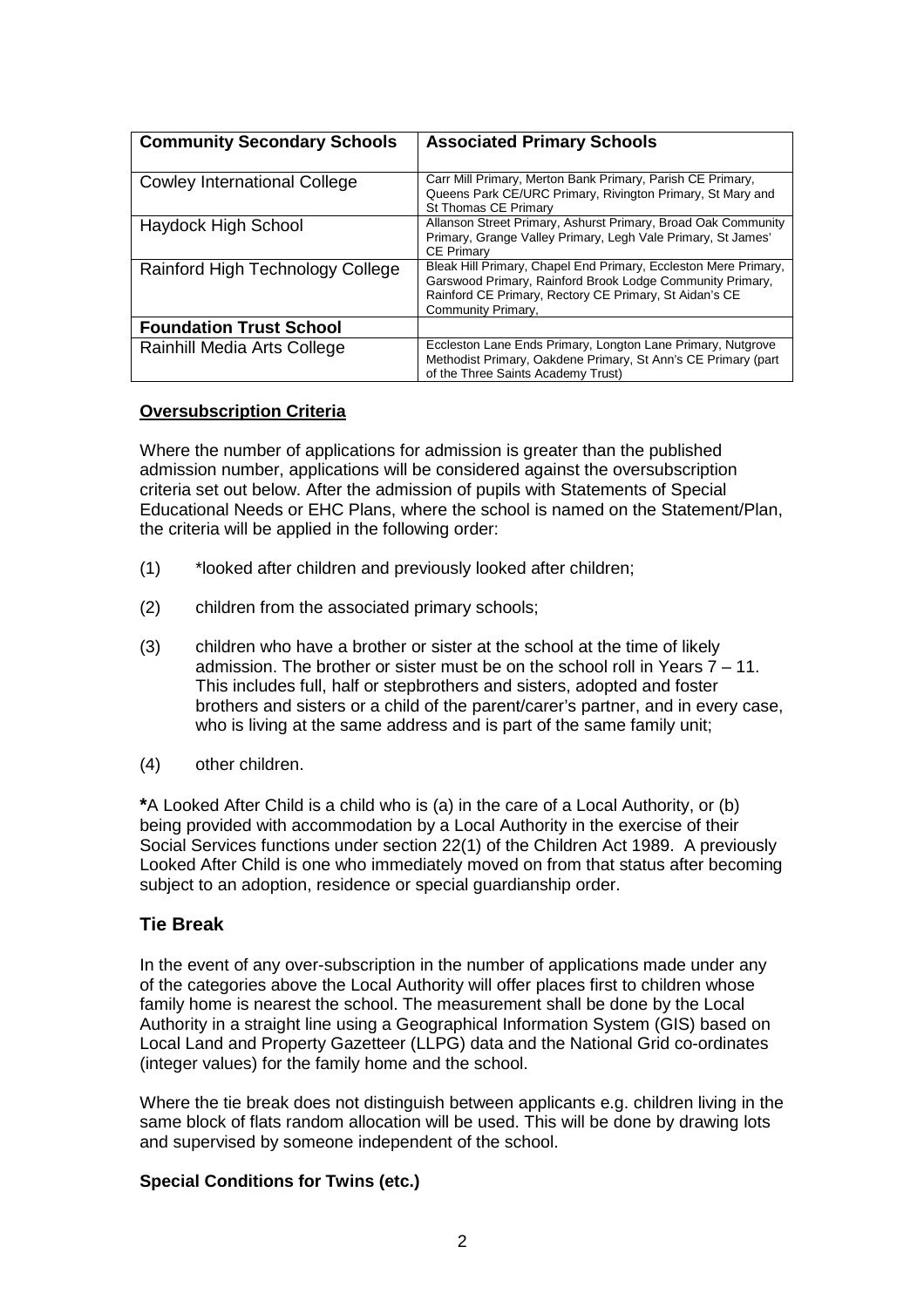Where the final place in a year group is offered to one of twins (or triplets etc) the Local Authority will not apply the tie break as it will admit the other twin etc too, even if that means going above the admission number.

### **Definition of Home Address**

This is the address where the child and parent, or person with parental responsibility, normally live. The address which receives child benefit will normally be used if the child's time is split between two homes, but the Authority reserves the right to request other proofs as fit the individual circumstances. It may be necessary for the Authority to carry out checks to confirm that addresses given are genuine. Parents may, therefore, be asked to produce documentary evidence of their child's home address e.g. Council tax or utility bills.

If parents are planning a permanent house move after applying but before places are allocated they will be required to provide documentary evidence of this e.g. a copy of an exchange of contract or a tenancy agreement.

## **False Information**

Where the Local Authority discovers that a child has been awarded a place as a result of any false information e.g. home address it will withdraw the offer.

## **Late Applications**

Applications submitted after the closing date will only be considered alongside those who applied on time when they are received before the allocation procedures begin. However, as this date cannot be predicted, parents have no guarantee that any application received after the closing date will be included.

## **Waiting List**

During the normal admissions round, if a place is refused because the school is oversubscribed the applicant will automatically be placed on the waiting list. The waiting list will be kept in priority order according to the oversubscription criteria and not on the date on which applications were received. If a place becomes available within the admission number, the child whose name is at the top of the list will be offered a place.

Children who are the subject of a direction by the local authority to admit or who are allocated to a school in accordance with the Fair Access Protocol will take precedence over those on the waiting list.

The waiting list will close on 21st December 2018, parents who wish their child to remain on the Year 7 waiting list after this date will be advised in their decision letter that they must re-apply on an in year application form.

## **Appeal Procedure**

Where parents are unsuccessful in applying for a place at a school, the decision letter will give reasons why the application was refused and notification of the right of appeal, including details of how, and to whom, to make an appeal and where to obtain further information.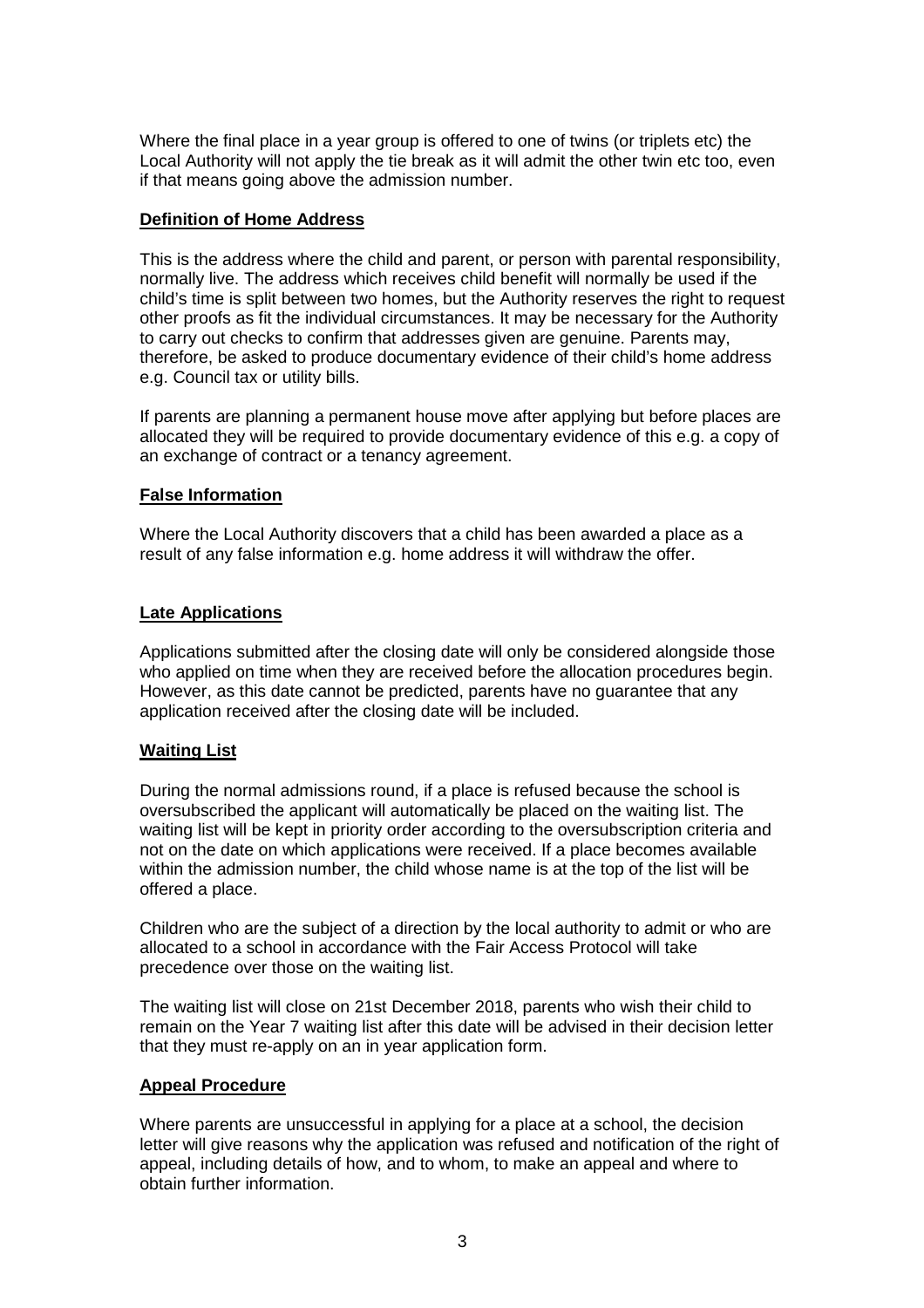## **Fair Access Protocol**

All local authorities must have a Fair Access Protocol to ensure that schools in their area admit a fair share of children with challenging behaviour. As a result secondary schools in St Helens may be required to admit up to +2 managed transfers per year group, even if the year group concerned is full.

**All schools must participate in their local authority's protocol. For that reason, admission appeal panels will not view the fact that a school is obliged to admit over its admission number as an indication that it can do so for all in year transfers without causing prejudice to the efficient provision of education or efficient use of resources.** 

### **In-Year Transfers**

Applications for children transferring school, other than at the normal point of entry, are processed in accordance with the agreed In Year Transfer Scheme.

# **SIXTH FORM ADMISSION ARRANGEMENTS**

St Helens Local Authority has delegated the responsibility for the administration of sixth form admissions to the Headteachers of the schools listed below.

Cowley International College Rainford High Technology College

Applicants from outside these schools, will be accepted if a place is available and the applicant meets the same criteria as those applying internally. The school will be able to admit up to 50 external applicants in Year 12. However, it may exceed this number if demand for available courses can be met.

Students on roll at the school are required to apply for a place in the sixth form as are students from other schools.

The entry requirements for admission to the sixth form shall be the same for students on roll in Year 11 at the school and external applicants.

Pupils will be admitted into the sixth form at the start of the autumn term in each school year although there may be some occasions when students transfer during an academic year.

Rainhill High Media Arts College also administrates its own sixth form admissions. Rainhill High has capacity for 200 pupils in the sixth form. Applicants from outside the school will be accepted if a place is available and the applicant meets the same criteria as those applying internally. The school will be able to admit up to 20 external applicants in total in Year 12. However, it may exceed this number if demand for available courses can be met.

Both internal and external pupils wishing to enter Rainhill High's sixth form will normally be expected to have met the minimum academic entry requirements for the sixth form. If either internal or external applicants fail to meet the minimum course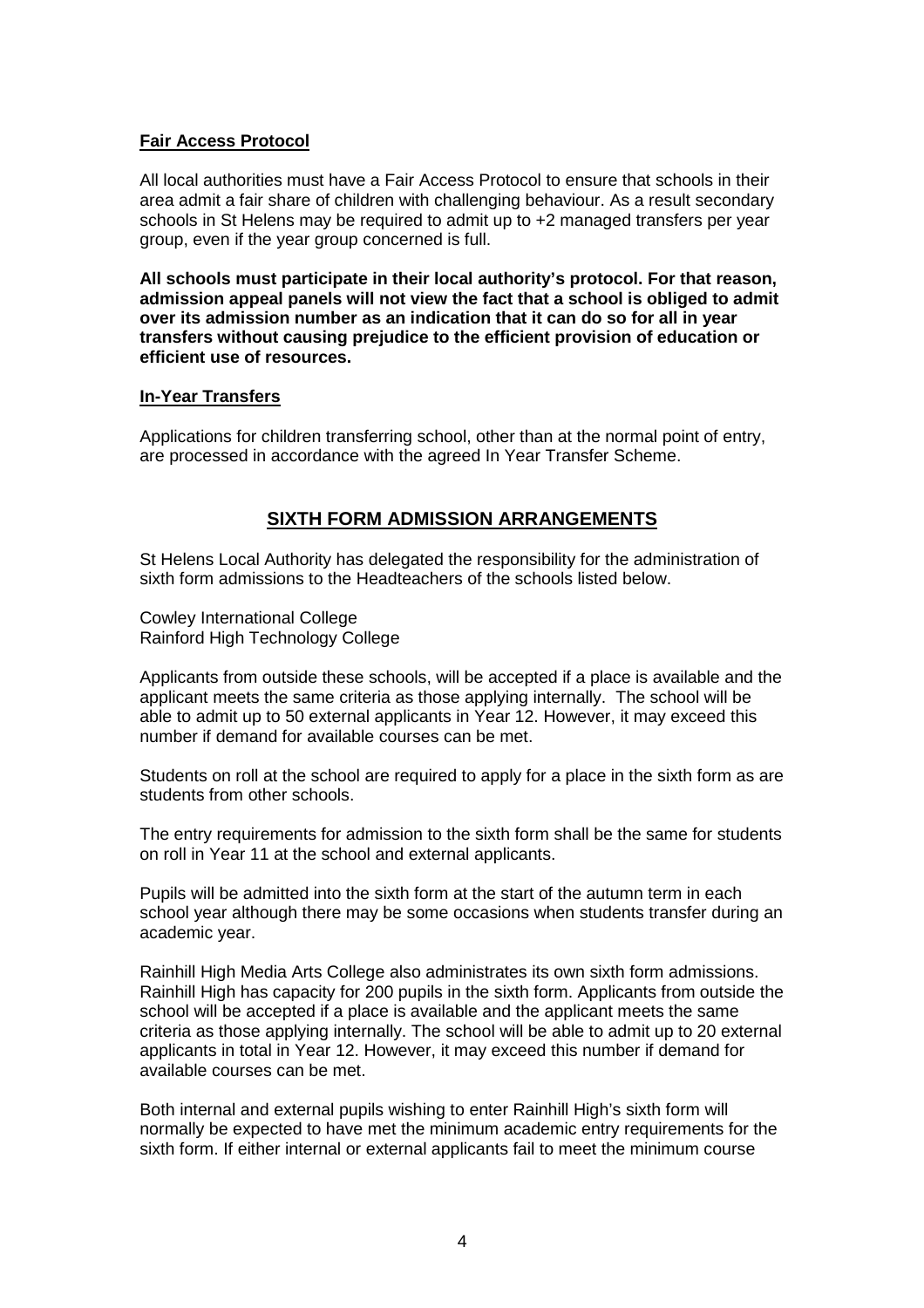requriements, they will be given the option of pursuing alternative courses for which they do meet the minimum academic requirements.

### **Entry Requirements**

#### **Cowley International College**:

| Qualifications at 16             | <b>Typical Course Programme</b>     |  |
|----------------------------------|-------------------------------------|--|
| Minimum of 5 GCSEs at C or above | Level 3 courses (A level and BTEC)  |  |
| Minimum of 5 GCSEs at B or above | International Baccalaureate Diploma |  |

## **Rainford High Technology College:**

The normal entry requirements for Rainford College are 5 B's. However, dependent on the course of study, the College will consider candidates with less. For further advice applicants should contact the College.

## **Rainhill High School Media Arts College:**

Rainhill Sixth Form operates a banded entry profile based on average GCSE points score:

| <b>Grade Tariff</b> |                |                |                |
|---------------------|----------------|----------------|----------------|
| $A^* = 8$ points    | $A = 7$ points | $B = 6$ points | $C = 5$ points |
| $D = 4$ points      | $E = 3$ points | $F = 2$ points | $G = 1$ point  |

To calculate the average GCSE points score, use the grade tariff above and divide the total score by the number of GCSEs taken. Double GCSEs should be counted as two, e.g. Science.

| <b>Band</b> | <b>Average GCSE Points</b> | Year 12 Programme of       |
|-------------|----------------------------|----------------------------|
|             | <b>Score</b>               | <b>Study</b>               |
| A           | 5.8 of higher              | At least 4 AS Levels -     |
|             |                            | student's choice           |
| B           | $5.2 - 5.8$                | 4 AS Levels – guided       |
|             |                            | choice with some applied   |
|             |                            | vocational courses         |
|             | $4.5 - 5.2$                | 3 AS Levels - guided       |
|             |                            | choice with focus on       |
|             |                            | applied vocational courses |

The following courses require at least a grade B in that subject to study it at AS Level: Maths, Biology, Chemistry, Physics, French, German and Spanish.

All other courses require a minimum average GCSE points score of 4.5

#### **Method of Application**

Prospectuses and application forms are published during the autumn term prior to admission, and are available to all who request them by contacting the school. Candidates will also be able to apply online via https://secure.applysthelens.com/CAP/home.aspx